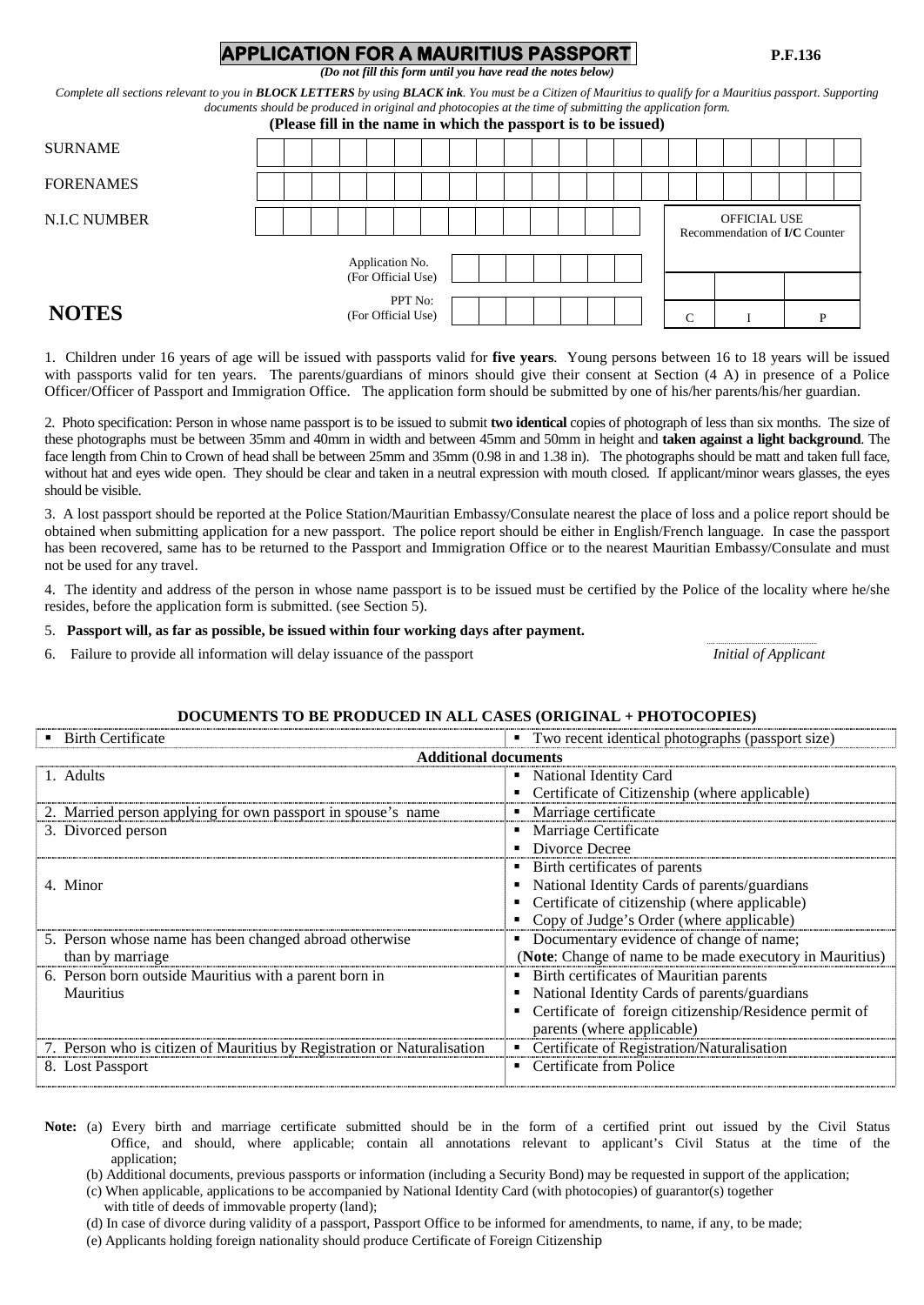## **(1) Particulars of person in whose name passport to be issued**

| a)               | <b>SURNAME</b>                                                                                                                |
|------------------|-------------------------------------------------------------------------------------------------------------------------------|
| b)               | <b>FORENAMES</b>                                                                                                              |
| C)               | <b>MAIDEN</b><br><b>NAME</b>                                                                                                  |
| d)               | <b>NIC NUMBER</b>                                                                                                             |
| e)               | f) $SEX^*$<br><b>TITLE</b><br>Male<br>Female                                                                                  |
|                  | (Mr/Mrs/Miss/Other)                                                                                                           |
| g)               | <b>DATE OF</b><br><b>BIRTH</b><br>$M$ $M$<br>$Y$ $Y$ $Y$ $Y$<br>D<br>$\bm{D}$                                                 |
| $\mathbf{i}$     |                                                                                                                               |
| j)               | Marital Status*:- Single<br>Married<br>Divorced<br>Widow/er                                                                   |
| $\bf k$          | Has your name been changed otherwise than by marriage?* Yes<br>No                                                             |
|                  | (Documentary evidence to be produced)                                                                                         |
| $\left( \right)$ | Contact details of person in whose name the passport is to be issued:                                                         |
|                  |                                                                                                                               |
|                  |                                                                                                                               |
|                  |                                                                                                                               |
| m)               |                                                                                                                               |
| O)               |                                                                                                                               |
|                  | (2) Personal Description                                                                                                      |
|                  |                                                                                                                               |
| (c)              |                                                                                                                               |
|                  | (3) Eligibility for a Passport                                                                                                |
| (a)              | * Yes<br>*Are you / Is the minor a citizen of Mauritius?<br>No<br>If so, is it by:*-                                          |
|                  | (iii) Registration<br>(iv) Naturalisation<br>(ii) Adoption<br>(i) Birth<br>(v) Descent                                        |
| (b)              | * Yes<br>*Is this your / the minor's first application for Mauritius Passport?<br>No                                          |
|                  | (where minor has previously travelled on parent's passport, parent's passport number)                                         |
|                  | (ii) Reason for replacement of passport:*                                                                                     |
|                  | Expired<br>Full with stamps<br>Damaged<br>Lost                                                                                |
|                  | Other                                                                                                                         |
|                  | $*$                                                                                                                           |
| (c)              | *Do you /Does the minor hold another nationality?<br>No<br>Yes<br>If so, Certificate of 'Foreign' Citizenship to be produced. |

 *<sup>\*</sup> Tick or delete as appropriate*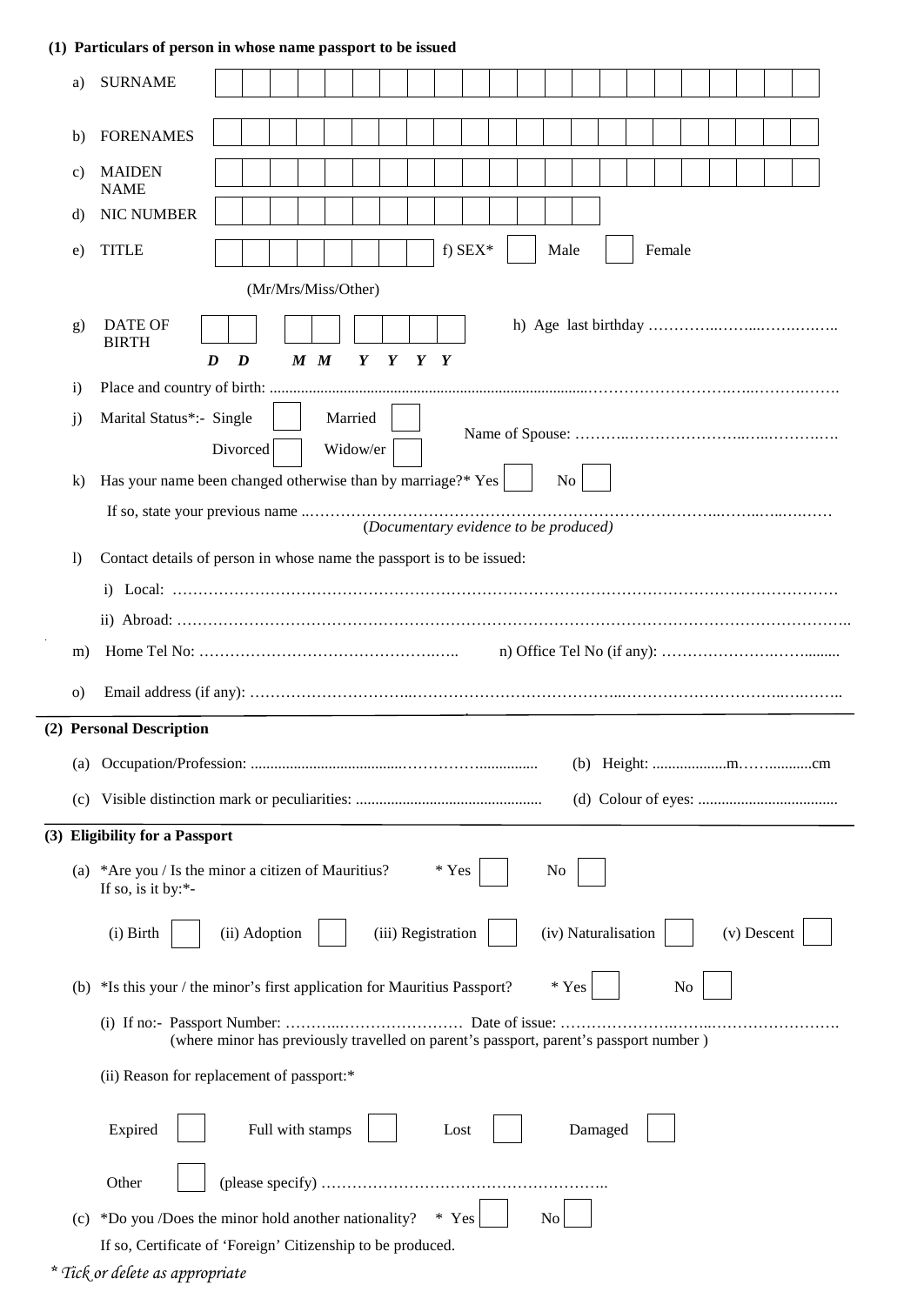| (4 A) Consent of parents or guardian for application by minors (under 18 years).                                               |                                                                                                                                                        |
|--------------------------------------------------------------------------------------------------------------------------------|--------------------------------------------------------------------------------------------------------------------------------------------------------|
| Citizen of Mauritius.                                                                                                          | (Name of minor)<br>*I/We declare that the information given in the application is correct and that the abovenamed minor has not lost his/her status of |
| *Father/Guardian                                                                                                               | *Mother/Guardian                                                                                                                                       |
| Nam e                                                                                                                          | Name                                                                                                                                                   |
| *Signature/Right Thumbprint                                                                                                    | Signature/Right Thumbprint                                                                                                                             |
| NIC or Passport No.                                                                                                            | NIC or Passport No.                                                                                                                                    |
| (4 B) Certification of Consent                                                                                                 |                                                                                                                                                        |
| my presence.                                                                                                                   | I certify that the father and mother or *legal guardian affixed *his/her/their * signatures/right thumbprint/s under Section (4A) in                   |
|                                                                                                                                | (in block letters)                                                                                                                                     |
|                                                                                                                                | Signature & date                                                                                                                                       |
| <b>Office Stamp</b>                                                                                                            |                                                                                                                                                        |
| (5) Police Certificate                                                                                                         |                                                                                                                                                        |
| (Name of Applicant)                                                                                                            |                                                                                                                                                        |
|                                                                                                                                | (in block letters)                                                                                                                                     |
| Office Stamp                                                                                                                   | Signature & date                                                                                                                                       |
| (6) Option for Married Women<br>I *wish/do not wish to have my *maiden/married name written as an "observation" on my passport |                                                                                                                                                        |

*\* Delete as appropriate*